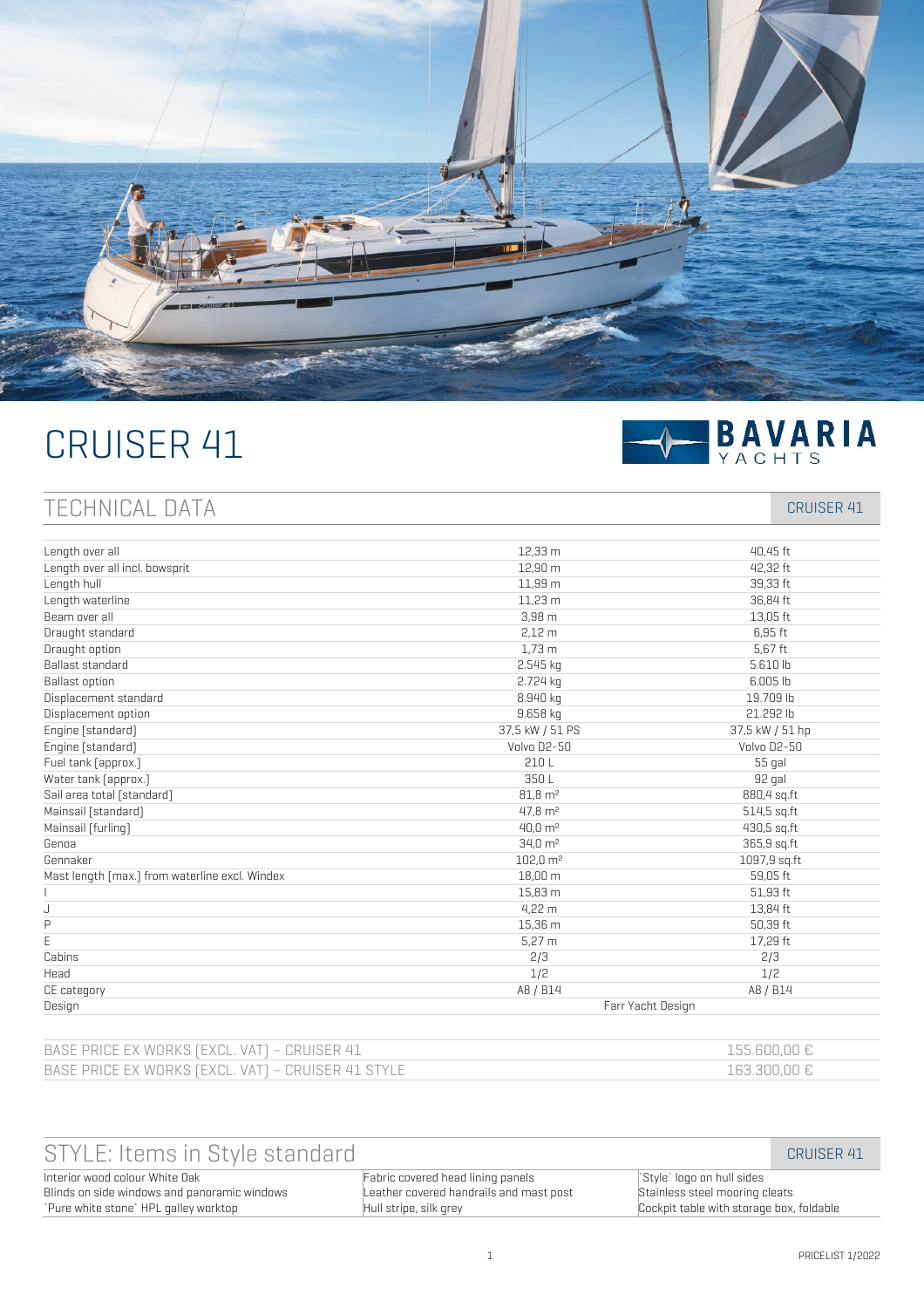| <b>PACKAGES</b>                                                                                                                                              | <b>CRUISER 41</b>   |  |
|--------------------------------------------------------------------------------------------------------------------------------------------------------------|---------------------|--|
|                                                                                                                                                              | Price excl. VAT     |  |
| SPORT SAILING [SPS]                                                                                                                                          | $6.530,00 \text{€}$ |  |
| Sportmast                                                                                                                                                    |                     |  |
| SPORT-TECH sail (cruising laminate): Furling jib incl. UV protection, full batten mainsail with MDS slider system                                            |                     |  |
| Lazy bag incl. Lazy jacks for mainsail                                                                                                                       |                     |  |
| Folding propeller, 3-blade                                                                                                                                   |                     |  |
| Dyneema halyards for foresail and mainsail                                                                                                                   |                     |  |
| Rodkicker with gas spring                                                                                                                                    |                     |  |
| <b>EASY SAILING (EAS)</b>                                                                                                                                    | 7.540,00 €          |  |
| Furling mast system (replaces standard main and sportmast)                                                                                                   |                     |  |
| EASY-TECH sail [cruising laminate]: Furling jib incl. UV protection, furling mainsail, vertical EMS battens and UV protection                                |                     |  |
| Dyneema halyards for foresail and mainsail, Rod kicker with gas spring                                                                                       |                     |  |
| Folding propeller, 3-blade                                                                                                                                   |                     |  |
| COMFORT <sub>[C]</sub>                                                                                                                                       | 4.960,00€           |  |
| Microwave, 230V                                                                                                                                              |                     |  |
| Lighting package interior                                                                                                                                    |                     |  |
| Upholstery on seat thwarts in cockpit and 4 scatter cushions                                                                                                 |                     |  |
| Water heater 20 I                                                                                                                                            |                     |  |
| Large electric toilet & 38cm aft, stbd.                                                                                                                      |                     |  |
| Additional water tank in foreship 150 l                                                                                                                      |                     |  |
| COMFORT-PLUS [CP]                                                                                                                                            | 5.180,00 €          |  |
| Sprayhood with handhold                                                                                                                                      |                     |  |
| Electric windlass                                                                                                                                            |                     |  |
| Delta anchor 16 kg and anchor chain, galvanised, 0 8 mm, 50 m                                                                                                |                     |  |
| Mooring kit [6 fenders and 4 mooring lines]                                                                                                                  |                     |  |
| Upgrade: Delta anchor 16 kg and anchor chain, stainless steel, 0 8 mm, 50 m                                                                                  | 1.720,00 €          |  |
| NAVIGATION PACKAGES [NAV] [only with optional cockpit table]                                                                                                 |                     |  |
| "Basic"                                                                                                                                                      | 4.900.00 €          |  |
| B&G Zeus <sup>3</sup> 7" chart plotter with integrated GoFree™ Wi-Fi; all-weather touch screen and expanded keypad; DST800 Transducer for Speed, Depth and   |                     |  |
| Temperature                                                                                                                                                  |                     |  |
| 2 x B&G Triton <sup>2</sup> digital displays; B&G Wind vane; B&G V60 VHF with inbuilt AIS Receiver + B&G H60 wireless handset                                |                     |  |
| "Advanced"                                                                                                                                                   | 7.350,00 €          |  |
| B&G Zeus <sup>3</sup> 7" chart plotter with integrated GoFree™ Wi-Fi; all-weather touch screen and expanded keypad; DST800 Transducer for Speed, Depth and   |                     |  |
| Temperature                                                                                                                                                  |                     |  |
| 2 x B&G Triton <sup>2</sup> digital displays; B&G Wind vane; B&G V60 VHF with inbuilt AIS Receiver + B&G H60 wireless handset                                |                     |  |
| B&G Autopilot incl. heading compass and WR10 wireless remote control                                                                                         |                     |  |
| "Premium" [NAV-P]                                                                                                                                            | $9.270,00$ €        |  |
| B&G Zeus <sup>3</sup> S 9" chart plotter with integrated GoFree™ Wi-Fi; all-weather touch screen and expanded keypad; DST800 Transducer for Speed, Depth and |                     |  |
| Temperature                                                                                                                                                  |                     |  |
| 2 x B&G Triton <sup>2</sup> digital displays; B&G Wind vane; B&G V60 VHF with inbuilt AIS Receiver + B&G H60 wireless handset                                |                     |  |
| B&G Autopilot incl. heading compass and WR10 wireless remote control                                                                                         |                     |  |
| <b>ENTERTAINMENT PACKAGE</b>                                                                                                                                 | 2.390,00 €          |  |
| Fusion MS-RA770 Apollo Marine Radio Entertainmentsystem with DAB+ and 2 speakers in salon                                                                    |                     |  |
| Fusion ERX400 Apollo remote control with 2 speakers in cockpit                                                                                               |                     |  |

| RIG / SAIL / DECK HARDWARE                                                                                                    | Price excl. VAT      |        | <b>CRUISER 41</b> |
|-------------------------------------------------------------------------------------------------------------------------------|----------------------|--------|-------------------|
| <b>SPORTMAST Options</b>                                                                                                      |                      |        | PACKAGE           |
| Full batten mainsail System                                                                                                   | 1.280,00 €           | □      |                   |
| SPORT-TECH sail [cruising laminate]: Furling jib incl. UV protection, full batten mainsail with MDS slider system             | 4.700,00 €           | □      | <b>SPS</b>        |
| Lazy bag incl. Lazy jacks for mainsail                                                                                        | 1.130,00 €           | ∩      | <b>SPS</b>        |
| ROLLMAST Options                                                                                                              |                      |        |                   |
| Furling mast system: incl. furling mainsail in Dacron with UV protection [replaces standard main and sportmast]               | 2.440,00€            | □      | FAS               |
| EASY-TECH sail [cruising laminate]: Furling jib incl. UV protection, furling mainsail, vertical EMS battens and UV protection | 4.800,00€            | ∩      | <b>FAS</b>        |
| GENNAKER / CODE O SYSTEM                                                                                                      |                      |        |                   |
| Gennaker, Trioptimal + Snuffer                                                                                                | 3.412.00 €           | □      |                   |
| Elvström Code 0 incl. Selden CX furler (only with bowsprit and Gennaker / Code 0 qear)                                        | 5.013,00€            | €      |                   |
| Gennaker / Code O gear (2:1 halyard, jammer, sheets, padeyes and blocks)                                                      | $1.270,00$ €         | ۸      |                   |
| <b>WINCHES</b>                                                                                                                |                      |        |                   |
| Gennaker winches [2 pcs.], aluminium, selftailing                                                                             | $1.500,00 \text{ }€$ | €      |                   |
| Genoa winches [2 pcs.], upgraded in size, aluminium, selftailing                                                              | 510,00€              | ◘      |                   |
| Genoa winches [2 pcs.], electric version, aluminium, selftailing                                                              | 4.020,00€            | €      |                   |
| Halyard winches [ 2 pcs.], upgraded in size, aluminium, selftailing                                                           | 510,00€              | €      |                   |
| Standard genoa winches placed aft                                                                                             | 570,00 €             | €      |                   |
| MISCELLANEOUS                                                                                                                 |                      |        |                   |
| Rodkicker with gas spring                                                                                                     | 1.560,00 €           | □      | EAS               |
| Hydraulic backstay adjuster (replaces backstay adjuster, mechanical with handle)                                              | 2.460,00€            | $\Box$ |                   |
| Dyneema halyards for foresail and mainsail                                                                                    | 550,00€              | □      | EAS/SPS           |
| GRP bowsprit, white (silk grey with hull color silk grey)                                                                     | 2.590,00 €           | ∩      |                   |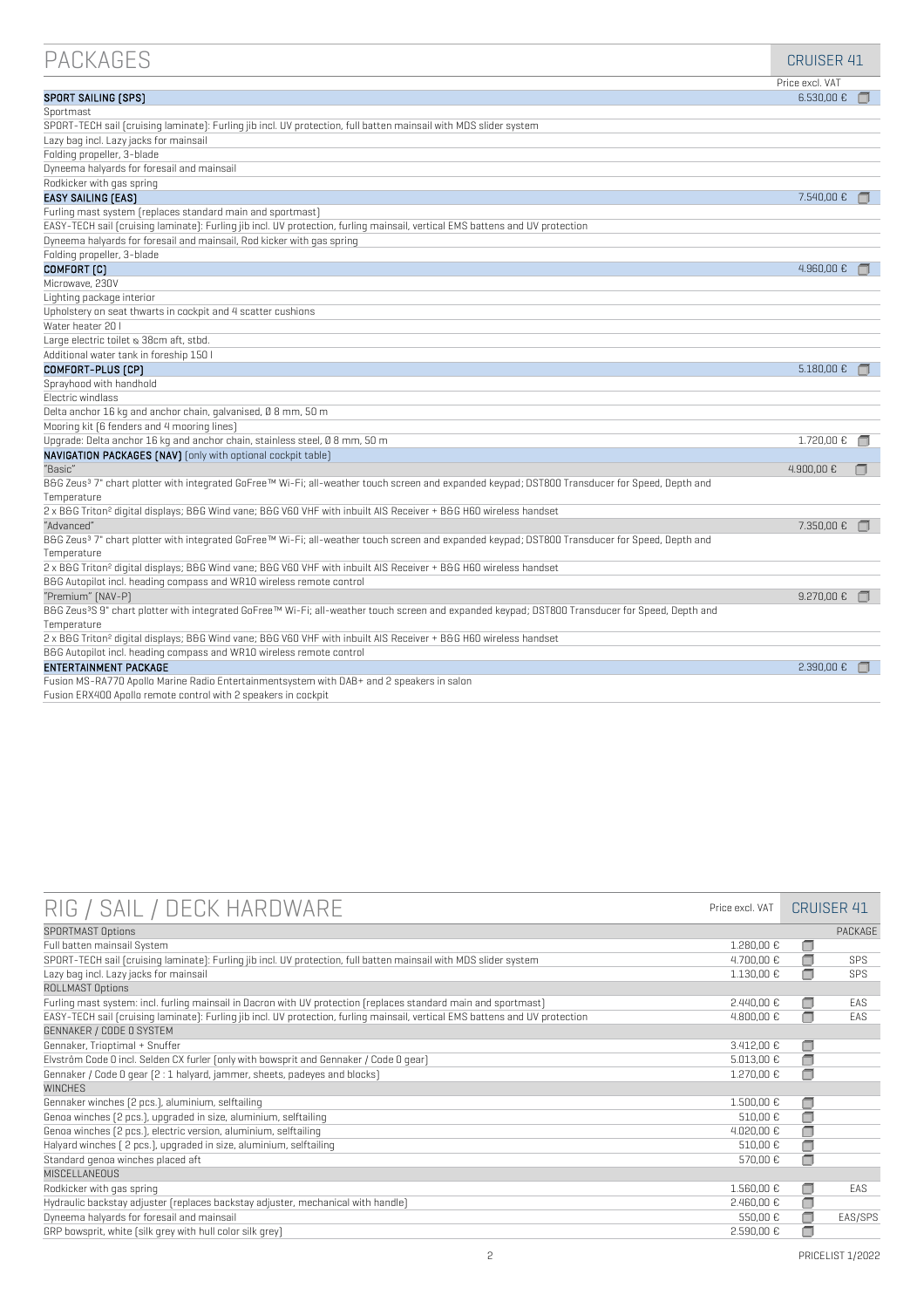| INDIVIDUAL OPTIONS                                                                                                                                                   | Price excl. VAT                    |             | <b>CRUISER 41</b> |
|----------------------------------------------------------------------------------------------------------------------------------------------------------------------|------------------------------------|-------------|-------------------|
| HULL/KEEL                                                                                                                                                            |                                    |             |                   |
| Hull colour, white                                                                                                                                                   | standard                           | □           |                   |
| Hull colour, silk grey with hull stripe white                                                                                                                        | 4.340,00 €                         | □           |                   |
| Hull stripe, dark blue                                                                                                                                               | standard                           | □           |                   |
| Hull stripe, silk grey<br>Hull stripe, dark grey                                                                                                                     | 490,00 €<br>490,00 €               | □<br>▣      |                   |
| Hull stripe, jet black                                                                                                                                               | 490,00 €                           | □           |                   |
| Cast iron shallow keel                                                                                                                                               | 1.070,00 €                         | □           |                   |
| <b>STEERING</b>                                                                                                                                                      |                                    |             |                   |
| Bow thruster 80 kgf, electric incl. operating battery                                                                                                                | 5.420,00 €                         | □           |                   |
| <b>DECK FLOORING</b>                                                                                                                                                 |                                    |             |                   |
| Teak on cockpit floor<br>Teak on side deck                                                                                                                           | 2.510,00 €<br>7.630,00 €           | □<br>σ      |                   |
| DuraDeck on cockpit seats and bathing platform                                                                                                                       | 1.180,00 €                         | σ           |                   |
| DuraDeck on cockpit floor                                                                                                                                            | 2.790,00 €                         | $\Box$      |                   |
| DuraDeck on side deck                                                                                                                                                | 7.970,00 €                         | $\Box$      |                   |
| COVERS AND COCKPIT UPHOLSTERY                                                                                                                                        |                                    |             |                   |
| Sprayhood with handhold                                                                                                                                              | 2.350,00 €                         | €           | CP                |
| Bimini<br>Bimini with LED overhead lights                                                                                                                            | 3.680,00 €<br>$4.060,00 \text{ }€$ | σ<br>□      |                   |
| Upholstery on seat thwarts in cockpit and 4 scatter cushions                                                                                                         | 1.610,00 €                         | □           | C                 |
| Textile covers for steering wheel, cockpit table and all winches                                                                                                     | 1.080,00 €                         | □           |                   |
| Textile cover for rolled-up jib on forestay                                                                                                                          | 1.640,00 €                         | □           |                   |
| ANCHORING                                                                                                                                                            |                                    |             |                   |
| 6 stainless steel cleats                                                                                                                                             | $1.020,00 \text{ }€$               | □           | ST                |
| Mooring kit [6 fenders and 4 mooring lines]<br>Electric windlass                                                                                                     | 400,00 €                           | □           | CP<br>CP          |
| Delta anchor 16 kg and anchor chain, galvanised, Ø 8 mm, 50 m                                                                                                        | 1.690,00 €<br>$1.000,00 \text{ }€$ | □<br>□      | CP                |
| Delta anchor 16 kg and anchor chain, stainless steel, 0 8 mm, 50 m                                                                                                   | 2.150,00 €                         | $\Box$      | $U$ -CP           |
| MISCELLANEOUS                                                                                                                                                        |                                    |             |                   |
| Guardrail exit, both sides                                                                                                                                           | 730,00 €                           | σ           |                   |
| Backrest [2x] for cockpit, mounted on steering pedestal                                                                                                              | 790,00 €                           | σ           |                   |
| LFS-safety package, life-safety system                                                                                                                               | 300,00€                            | σ           |                   |
| Life-saving collar with holder and life line, installed at aft pushpit<br>Cockpit table with storage box, foldable and possibility to fix a chart plotter            | 290,00 €<br>1.330,00 €             | σ<br>□      | ST                |
| SALON UPHOLSTERY                                                                                                                                                     |                                    |             |                   |
| Salon upholstery "Nautilus"                                                                                                                                          | 460,00 €                           | □           |                   |
| Salon upholstery "Opus" in artificial leather                                                                                                                        | 640,00 €                           | □           |                   |
| Salon upholstery "Savoy" in real leather                                                                                                                             | 2.910,00 €                         | □           |                   |
| SALON                                                                                                                                                                |                                    |             |                   |
| Interior wood colour Mahogany<br>Interior wood colour White Oak                                                                                                      | standard<br>2.710,00 €             | ο<br>□      | ST                |
| Floor "Elm"                                                                                                                                                          | standard                           | σ           |                   |
| Floor "Wenge"                                                                                                                                                        | 510,00 €                           | σ           |                   |
| Floor "Ocean Line"                                                                                                                                                   | 750,00 €                           | □           |                   |
| Handrail on ceiling in stainless steel                                                                                                                               | 390,00 €                           | □           |                   |
| Foldable salon table                                                                                                                                                 | 1.080,00 €                         | □           |                   |
| Blinds on side windows and panoramic windows<br>CABINS                                                                                                               | 970,00 €                           | Ω           | ST                |
| Additional cabin (incl. bathroom)                                                                                                                                    | 2.950,00 €                         | □           |                   |
| High quality mattress for 2 cabin version                                                                                                                            | 1.430,00 €                         | σ           |                   |
| High quality mattress for 3 cabin version                                                                                                                            | 1.970,00 €                         | □           |                   |
| GALLEY                                                                                                                                                               |                                    |             |                   |
| 3 burner gas cook top with oven                                                                                                                                      | 360,00€                            | □           |                   |
| Microwave, 230V<br>Microwave preparation, 110V                                                                                                                       | 530,00 €<br>360,00 €               | □<br>σ      | C                 |
| Freezer 29 L, integrated in settee and fridge with compressor [110 L] in galley [only 3 cabin version]                                                               | 1.320,00 €                         | σ           |                   |
| Cooler and fridge combination [172L] [only 2 cabin version]                                                                                                          | 2.360,00 €                         | □           |                   |
| <b>DRIVE</b>                                                                                                                                                         |                                    |             |                   |
| Folding propeller, 3-blade                                                                                                                                           | 1.230,00 €                         | $\Box$      | EAS/SPS           |
| SANITARY                                                                                                                                                             |                                    |             |                   |
| Additional water tank in foreship 150 L<br>Water heater 20 I                                                                                                         | 720,00 €<br>1.020,00 €             | □<br>σ      | С<br>C            |
| Electric toilet, large & 38cm, [2-1 aft], [2-2 / 3-2 foreship], per WC                                                                                               | 1.090,00 €                         | □           | C                 |
| Additional Bathroom in foreship including shower, stb.                                                                                                               | 2.500,00 €                         | □           |                   |
| CLIMATE CONTROL [Heating and Air Conditioner are not combinable]                                                                                                     |                                    |             |                   |
| Air Conditioner, Reverse Cycle, 14.000 BTU, 2 Units for salon and foreship cabin, incl. 2nd shore power, 230V                                                        | 13.600,00 €                        | □           |                   |
| Air Conditioner, Reverse Cycle, 16.000 BTU, 2 Units for salon and foreship cabin, incl. 2nd shore power, 110V                                                        | 15.900,00 €                        | ◘           |                   |
| Hot air heating, 5,5 kW, 1 Unit for salon, foreship cabin and aft cabin[s]                                                                                           | 3.990,00 €                         | σ           |                   |
| <b>COMFORT</b><br>Inverter 2500W [true sine wave] for 230V Shore power                                                                                               | 2.270,00 €                         | □           |                   |
| Inverter 2.000 W [true sine wave] for shore power supply                                                                                                             | 2.580,00 €                         | □           |                   |
| Shore power supply 110 V                                                                                                                                             | 2.300,00 €                         | □           |                   |
| AUDIO SYSTEM                                                                                                                                                         |                                    |             |                   |
| TV preparation in salon with digital and analog cabling incl. antenna                                                                                                | 860,00 €                           | □           |                   |
| NAVIGATION INSTRUMENTS                                                                                                                                               |                                    |             |                   |
| B&G Radar Halo 20+ incl. Scanstrut Mastbracket [only in combination with chart plotter]<br>NAIS-500 Transponder: B&G AIS Class B Transponder for sending AIS signals | 2.860,00€<br>1.350,00 €            | □<br>$\Box$ |                   |
| B&G ForwardScan®, forward looking Sonar (only in combination with chart plotter)                                                                                     | 1.550,00 €                         | □           |                   |
| MISCELLANEOUS                                                                                                                                                        |                                    |             |                   |
| Bigger Gasbox                                                                                                                                                        | 230,00 €                           |             |                   |